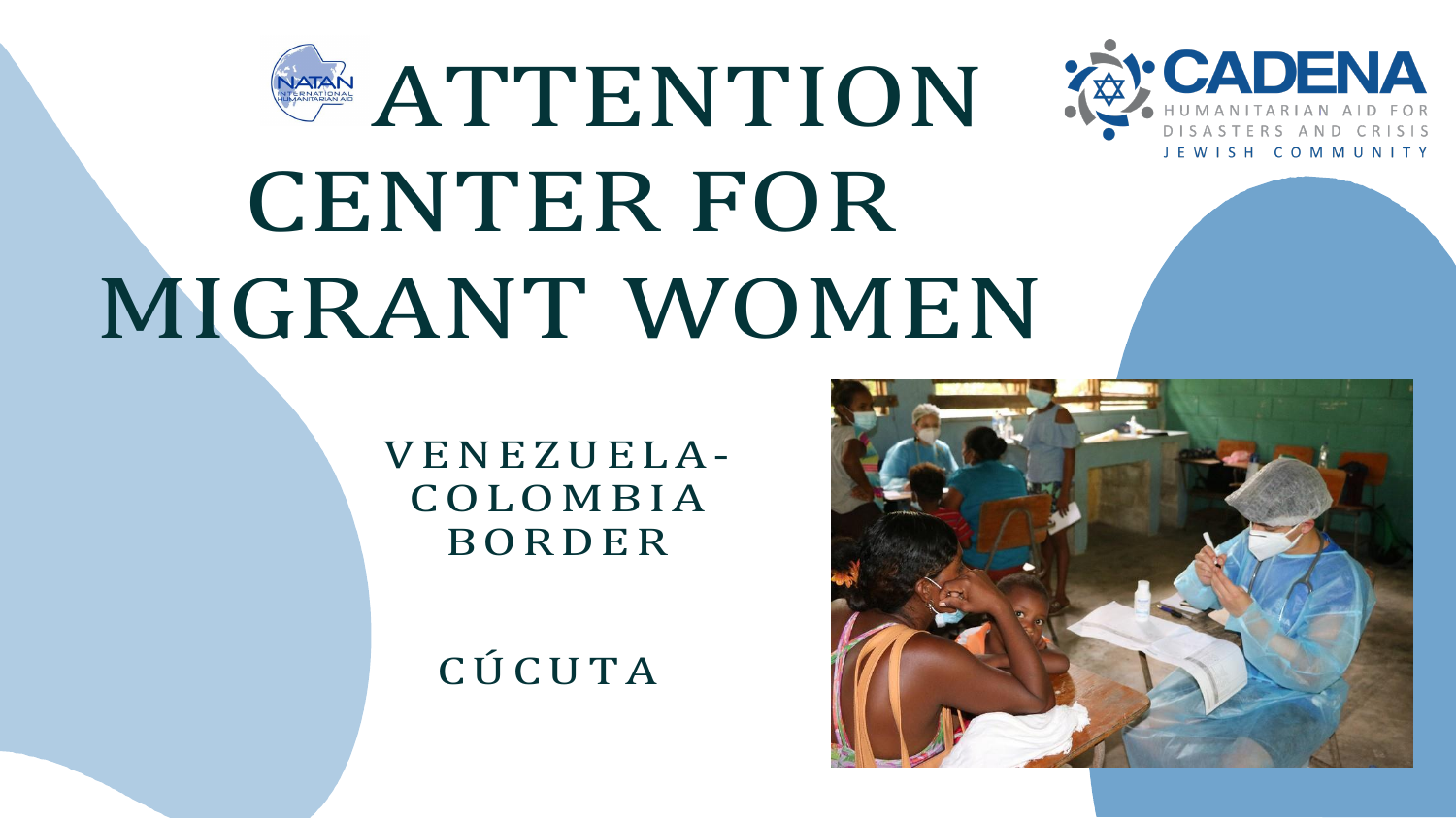#### **CONTEXT**

1

**Five million Venezuelans** fled into the wider region as their country's economy and health system collapsed from 2015 onwards

2

COVID-19 lockdown measures have had a devastating effect on **Indigenous and migrant communities** strained by the influx of **tens of thousands of Venezuelan returnees**

3



Coronavirus has frozen economies across Latin America and reversed this exodus, leaving Colombian border communities reeling from chronic **shortages of medical attention and food, as well as increased violence**

4

Colombia's lockdown in March and late August led to more than 100,000 Venezuelans who have returned, according to Colombian immigration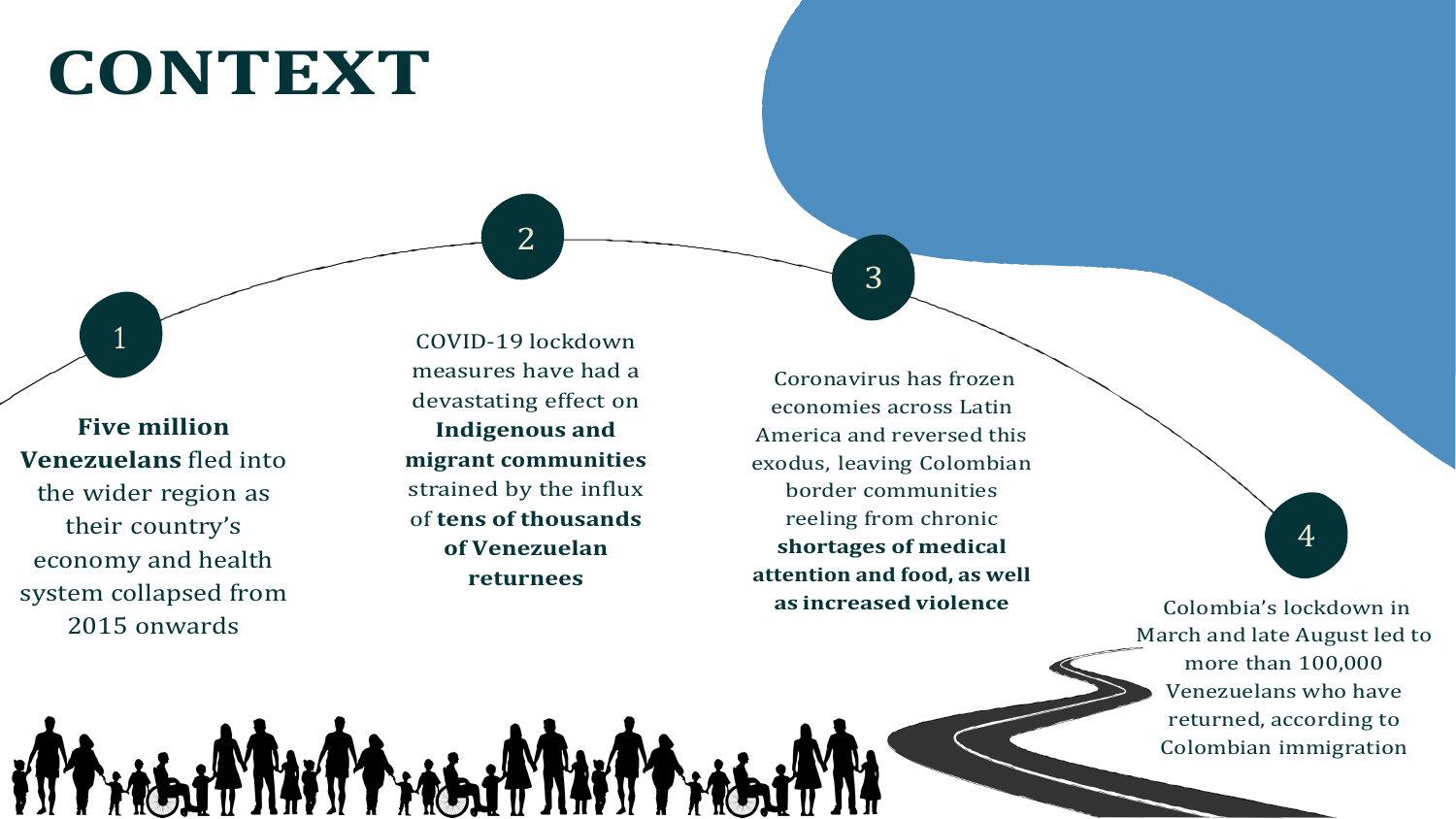

#### NEED FOR INTERNATIONAL ASSISTANCE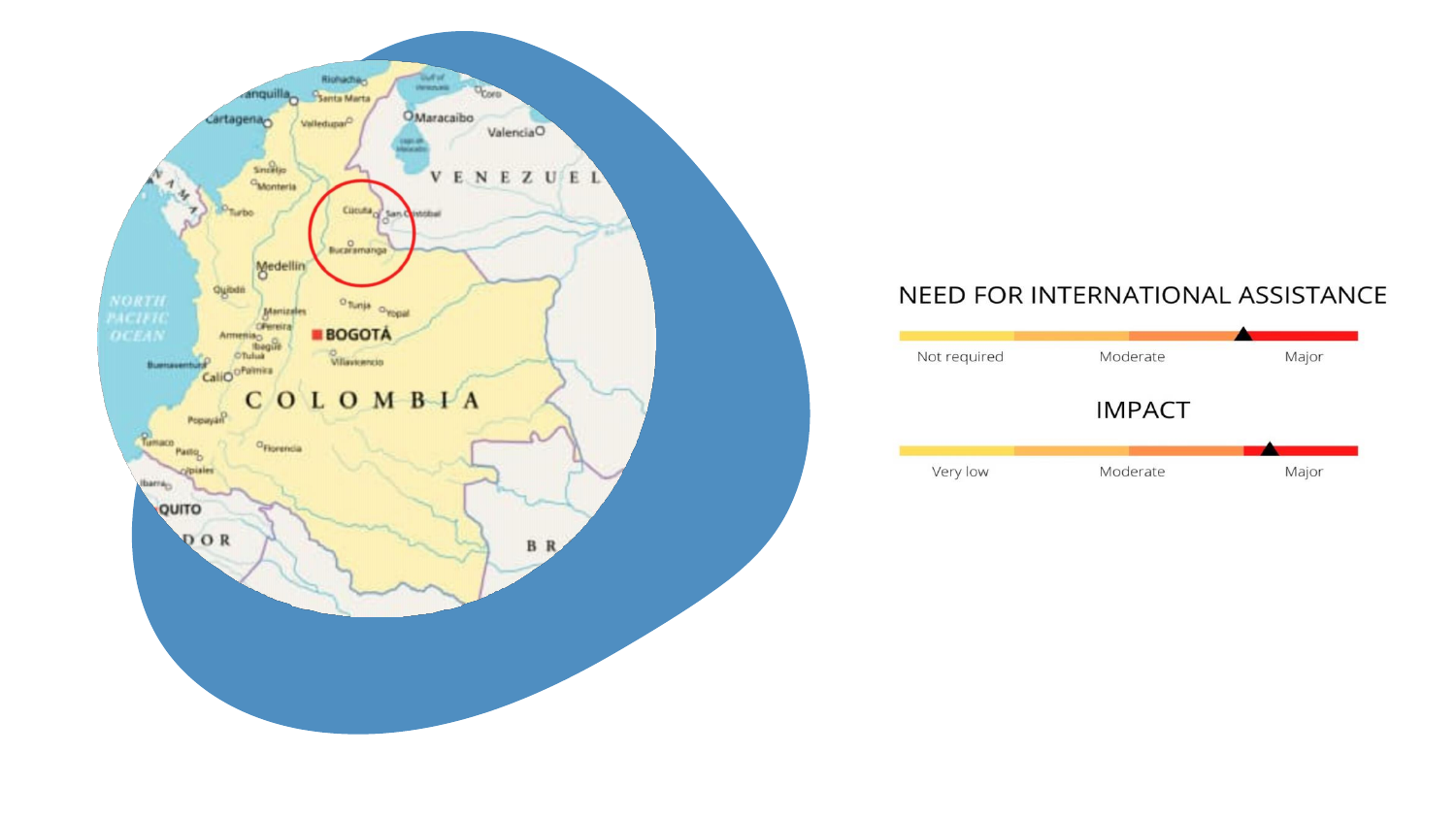#### **Venezuela ¿la mayor crisis** migratoria del mundo?

Número de personas forzadas a emigrar por país de origen<sup>\*</sup> (en millones)



As we can see, considering the number of people forced to migrate their country, Venezuela could be the largest migration crisis in the world right now. (UNHCR, 2020)

# 2018 2019\*\* 2020

#### statista **Z**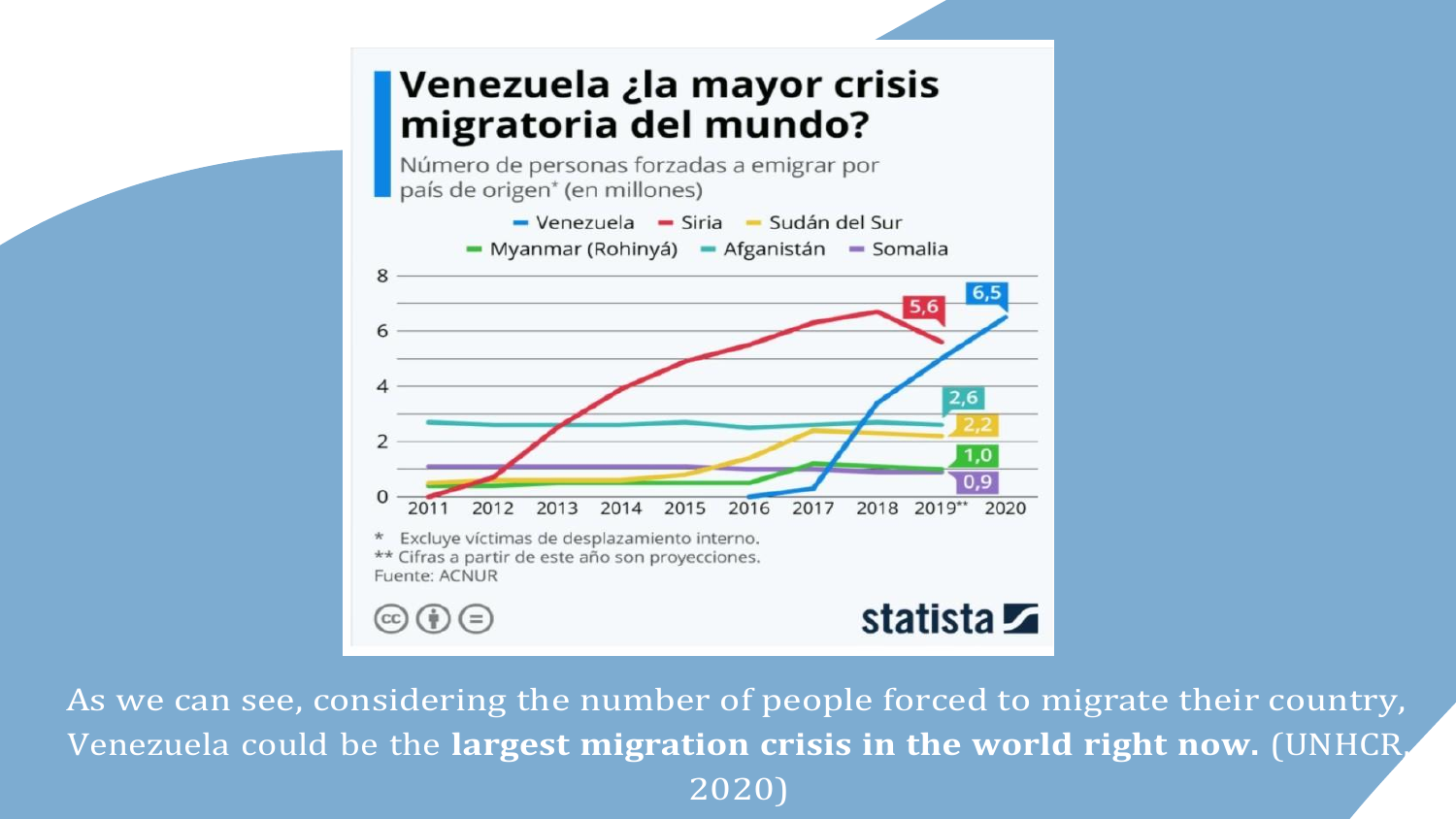### **Vulnerable groups affected**

**Human rights activists have reported a sharp increase in sexual [assaults](https://www.semana.com/nacion/articulo/el-drama-de-las-violaciones-en-la-frontera-con-venezuela/656445/) and human trafficking involving Venezuelan women and girls.**

**Since the pandemic began, the rape of migrants has**

**increased by 60%.**

**In a research between January and July 2019, there were identified more than 900 pregnant Venezuelan women who arrived in the Norte de Santander region who requested abortions and said their pregnancies were, for the most part, the result of sexual violence. (The New Humanitarian, 2021)**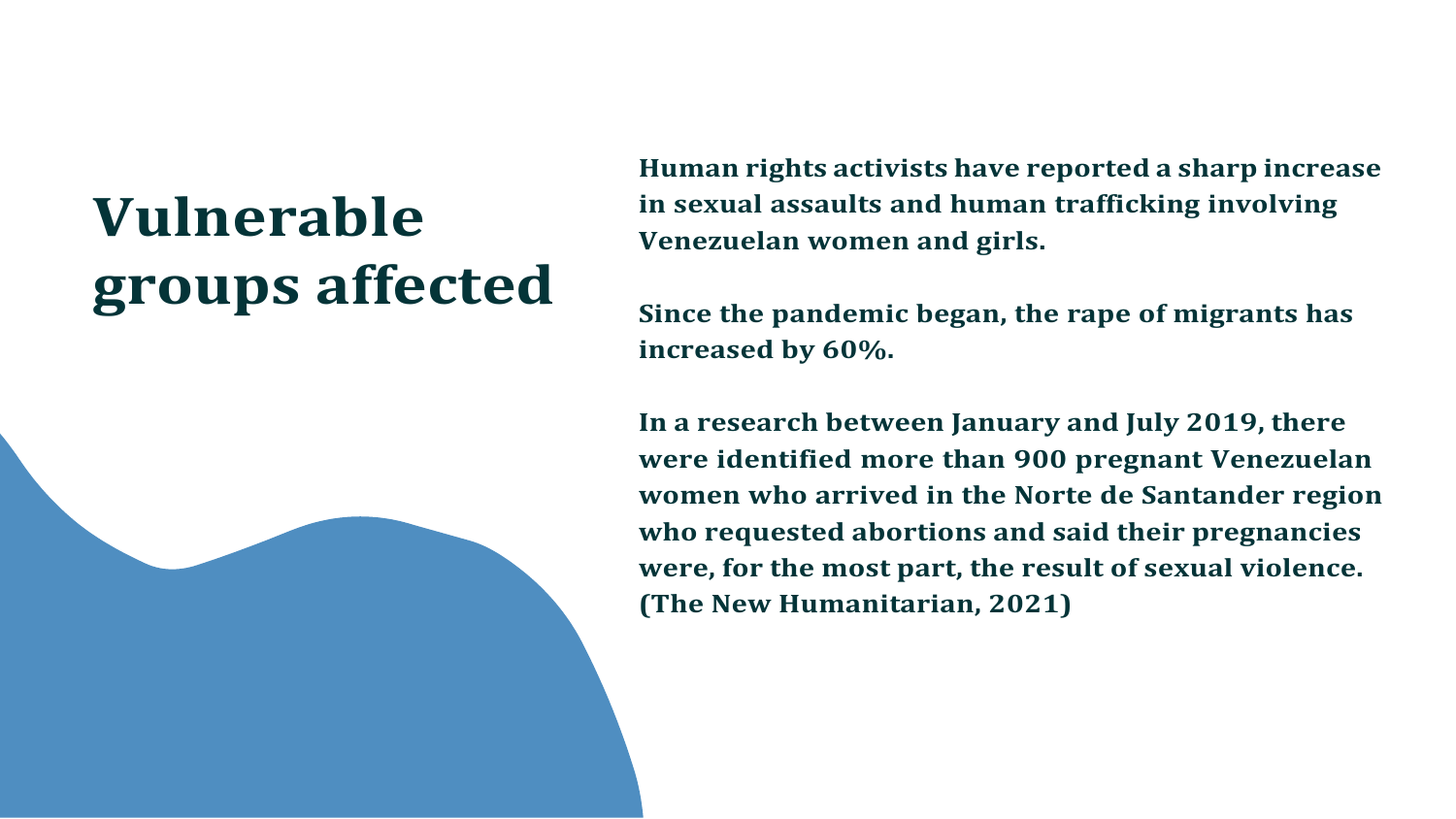## **Aggravating factors**

#### **Insecurity and organized crime**

**The precarious trails (trochas) near Cucuta have remained open, despite rising violence as Colombian armed groups (National Liberation Army and the Rastrorojos, a Colombian paramilitary organization) battle one another for control.**

#### **Pressure to apply for asylum**

**The Colombian government will provide temporary legal status to the more than 1.7 million Venezuelan migrants in Colombia. This situation will make more migrants from Venezuela to aspire for better opportunities in Colombia.**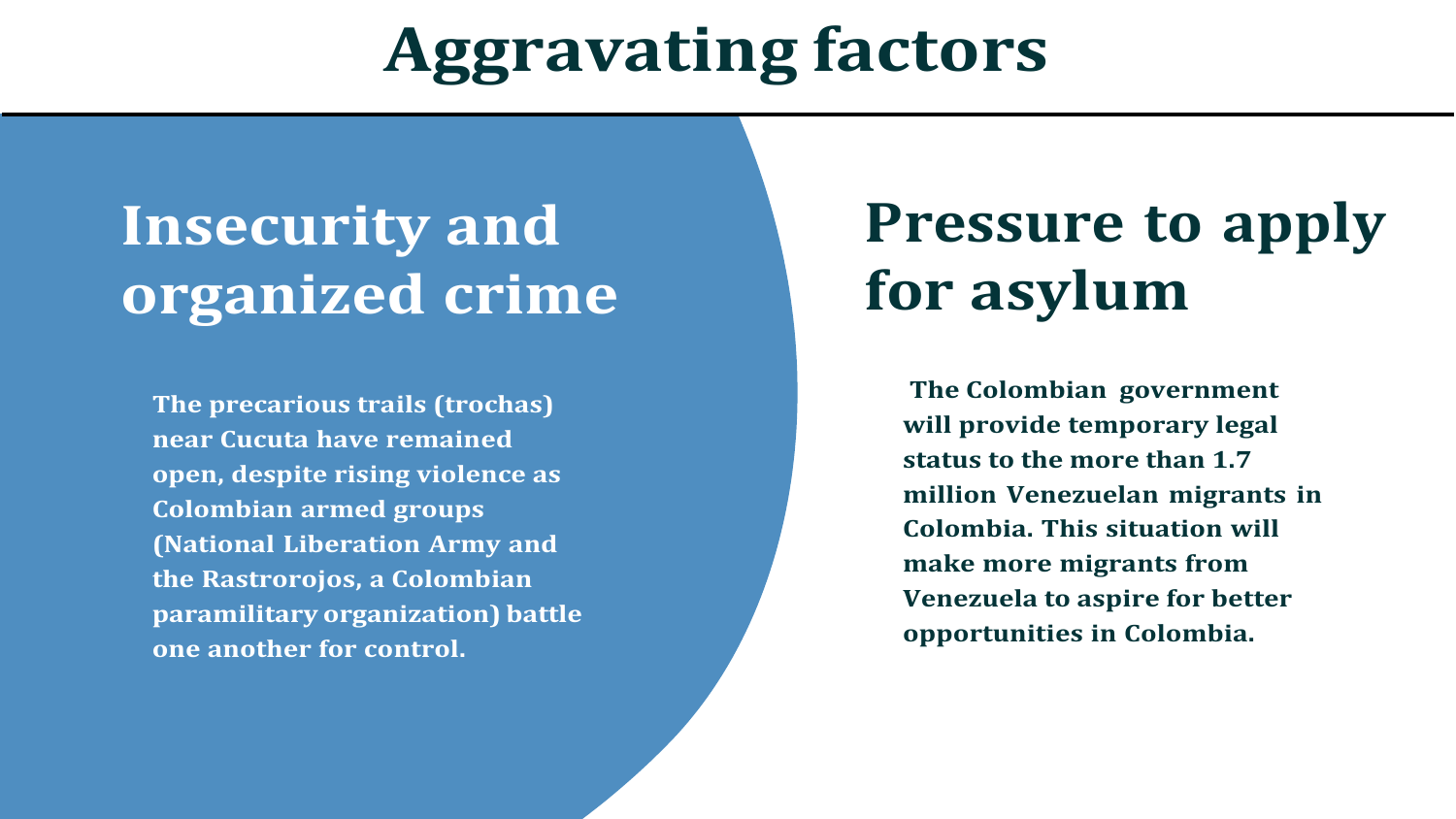# **Project description**

**Based on the information presented and the urgent need of the Venezuelan migrant crisis in Colombia, as CADENA we want to provide help to people who walk the border on a daily basis and the people who live in Cucuta in very difficult conditions.**

**For this, we want to create a care center for migrant women in Cucuta. This three-year project will operate with a rotation of international volunteers. For its development, we need: 2 doctors, 1 gynecologist, 1 dentist, 2 psychologist and 5 general volunteers.**